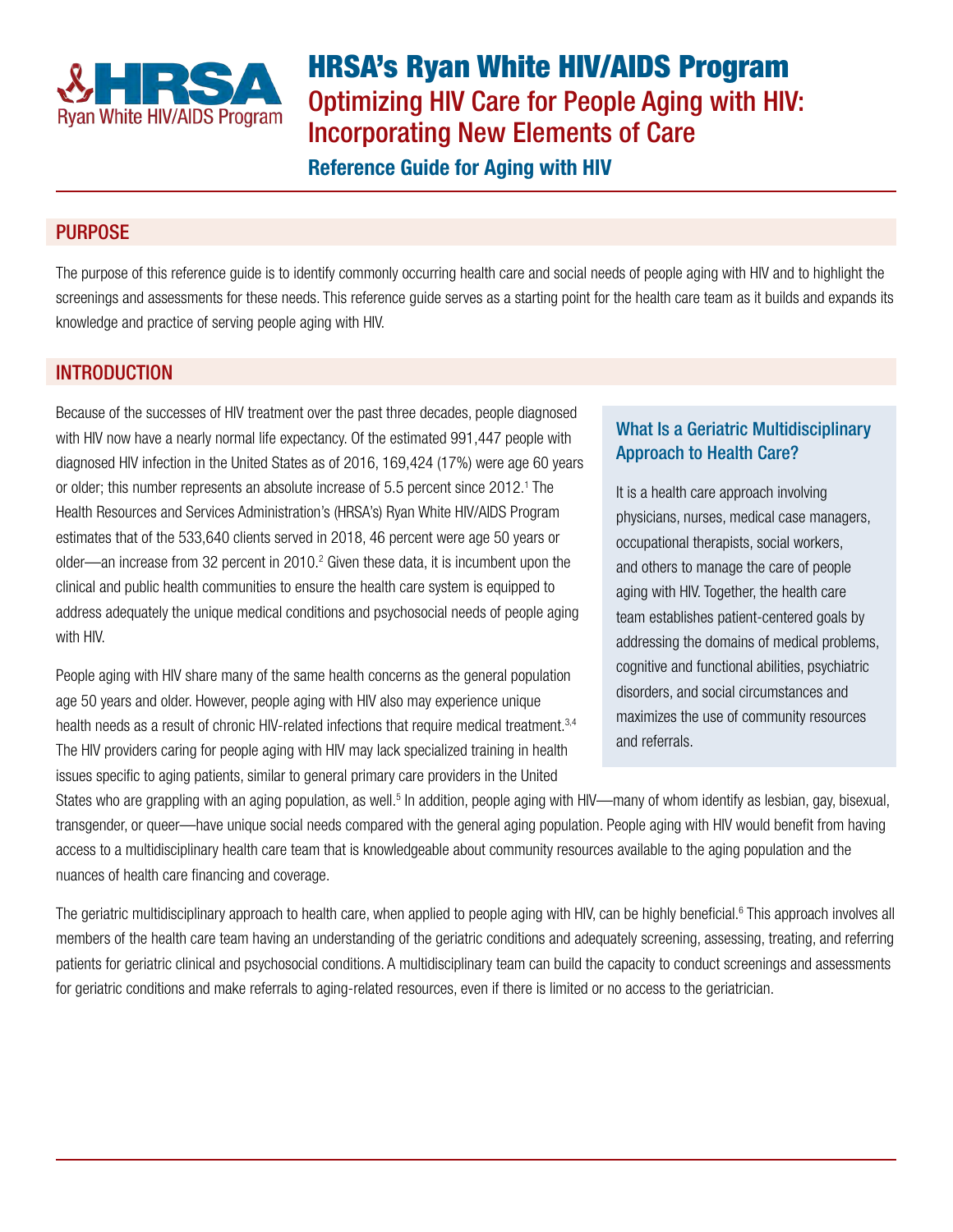## HEALTH CARE CHALLENGES OF PEOPLE AGING WITH HIV

Geriatric syndromes are different from other medical syndromes in that there may be multiple etiologies for a common symptom complex.<sup>7</sup> People aging with HIV often have additional geriatric challenges. Typical symptoms, syndromes, and risk factors of people aging with HIV may include the following:

- Hearing decline or loss
- $\blacksquare$  Impaired oral health<sup>8</sup>
	- > An elevated prevalence of caries and periodontal disease is likely to affect older adults. Periodontitis is a risk factor for several systemic diseases, and impaired oral health is associated with nutritional problems. Those with cognitive deficiencies are especially at risk.
- ▶ Premature aging of the immune system<sup>9</sup>
	- > Chronic viral infections, such as HIV infection, often cause immune activation and inflammation and are linked to premature ageassociated conditions, including cardiovascular disease, frailty, and bone loss, even in patients using antiretroviral therapy (ART).
	- > People aging with HIV may have a reduced immunological response to ART, rendering this therapy less effective.
- ▶ Cognitive impairment, which may have multiple etiologies
	- ❯ Cognitive impairment due to HIV-associated neurocognitive disorder (HAND) is a known complication of HIV.<sup>10</sup> It is prevalent among those chronically infected with HIV, affecting 20 to 50 percent of people with HIV.<sup>11</sup>

## HIV-Associated Neurocognitive Disorder (HAND) Classification

ANI: asymptomatic neurocognitive impairment—very mild neurocognitive disorder MND: mild neurocognitive disorder **HAD:** HIV-associated dementia

- **EX** Cardiovascular risk factors, the presence of hepatitis C virus, substance use ← including alcohol and methamphetamine<sup>12</sup>—female gender, and the presence of depression all have been shown to negatively affect cognitive function and frailty in people aging with HIV.<sup>13</sup>
- ◗ Functional impairment, the inability to carry out tasks that are needed for day-to-day living, is another critical condition that greatly affects daily life and is a core geriatric assessment. Its onset may be gradual, and the unsuspecting HIV provider may screen only after significant impairment is apparent. The health care team needs to assess functional impairment to determine the degree of HAND the person with HIV is experiencing.
- ▶ Falls, which may result from multiple underlying causes (such as functional impairment, frailty, gait instability, cognitive impairment, and adverse reactions to medications), are especially important to monitor and address because of the increased risk of osteoporosis and fractures among people with HIV.
- $\blacktriangleright$  Polypharmacy among older adults is common,<sup>14</sup> is associated with a higher risk of falls,<sup>15</sup> and is especially challenging in people aging with HIV because they must take ART, in addition to other medications for comorbidities, as well as over-the-counter medications, vitamins, and supplements. Polypharmacy may contribute to cognitive impairment.16

## COMMON GAPS IN MEDICAL MANAGEMENT FOR PEOPLE AGING WITH HIV

Health care for people aging with HIV is an evolving field with new models of care, and recommendations are beginning to emerge. However, some common gaps in medical management that have already been identified include the following:

◗ Lack of knowledge about access to affordable hearing aids, glasses, and dental care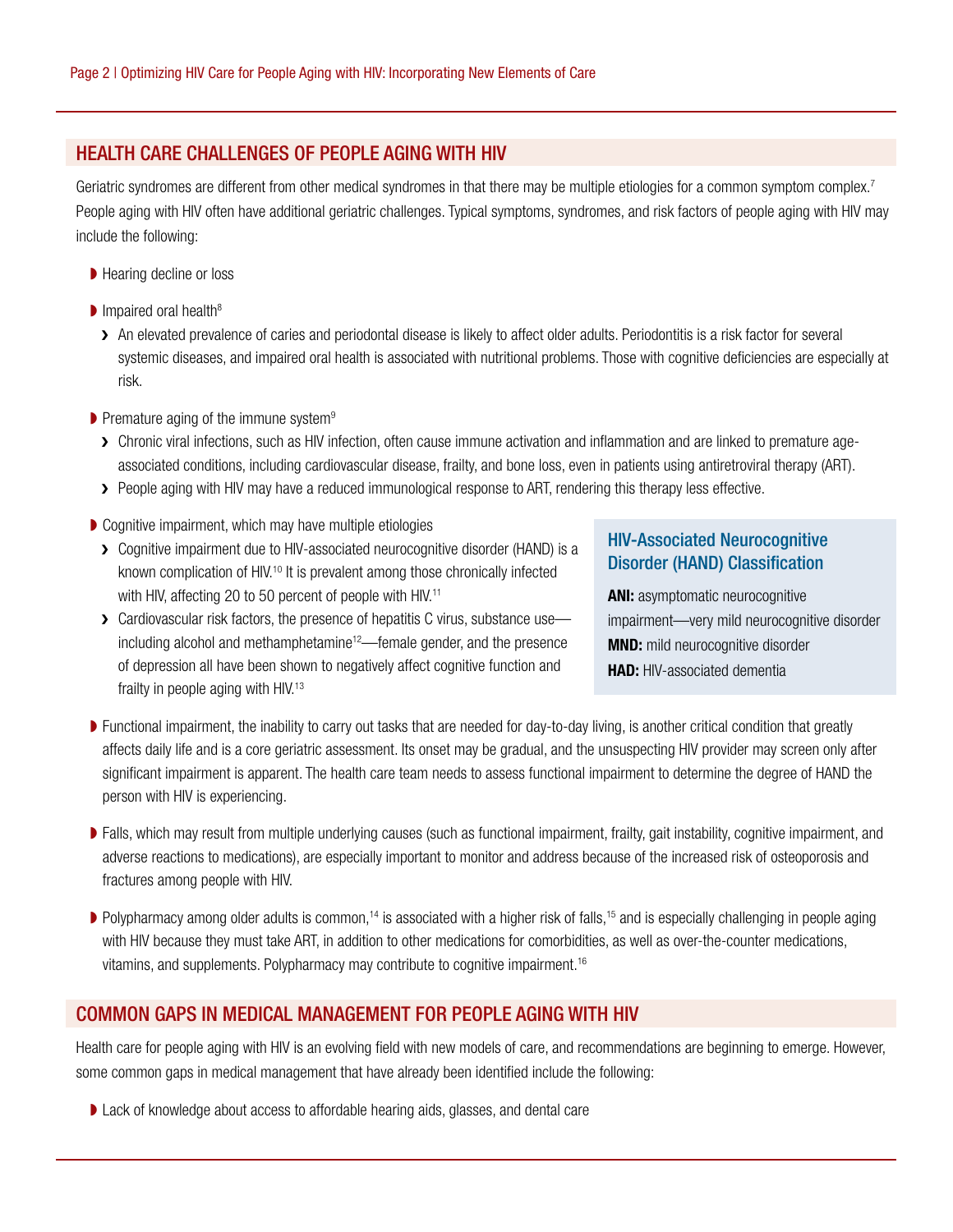- ◗ Failure to assess functional or cognitive status and depression
- ◗ Limited awareness of decreased vaccine responses due to aging
- ◗ Failure to address sexual health, which may be less likely to be discussed because of competing comorbidities or the perception that older people are not sexually active. Providers should continue to ask about sexual activity—including asking about intimate partner violence—and provide appropriate guidance and treatment.

#### Care of People Aging with HIV Toolkit

The Northeast/Caribbean AIDS Education and Training Center has developed a [Care of People](https://aidsetc.org/resource/care-people-aging-hiv-northeastcaribbean-aetc-toolkit)  [Aging with HIV Toolkit.](https://aidsetc.org/resource/care-people-aging-hiv-northeastcaribbean-aetc-toolkit) The toolkit provides links to screening and assessment instruments, along with programs and papers that offer clinically useful materials.

# SCREENING TOOLS FOR GERIATRIC CONDITIONS AMONG PEOPLE AGING WITH HIV Functional Assessment

A patient's functional status is his or her ability to carry out tasks needed for day-to-day living. These tasks are grouped mostly into activities of daily living—which includes dressing, transferring, eating, grooming, and bathing—and instrumental activities of daily living, such as taking medications accurately, managing funds, using a telephone, grocery shopping, and preparing meals. Different tools are available for assessing a patient's functional status. The majority of these tools are self-reported questionnaires and may be applicable in a primary care setting. Linkage to resources on home health, nursing homes, day programs, and wellness centers can be initiated from the outcome of these assessments.

#### Frailty, Gait, and Falls Assessment

Frailty, gait, and falls are interrelated. Frailty is a clinically recognizable state of increased vulnerability resulting from an aging-associated decline in reserve and function across multiple physiologic systems, such that the ability to cope with everyday or acute stressors is compromised.<sup>17,18</sup> Gait is one component used to determine a person's frailty. Increased frailty and poor gait result in more falls. According to the frailty criteria developed in the Cardiovascular Health Study, the overall prevalence of frailty in community-dwelling adults age 65 years or older in the United States ranged from 7 to 12 percent and increased with age.<sup>17</sup> Gustafson and colleagues found that women with HIV were more likely to have frailty compared with women without HIV.<sup>19</sup> Various screening tools are available for frailty and gait. See the Care of People [Aging with HIV Toolkit](https://aidsetc.org/resource/care-people-aging-hiv-northeastcaribbean-aetc-toolkit) for links to some of these tools.

#### Cognition Assessment: General and HIV-Specific

The U.S. Prevention Task Force has concluded that overall evidence is insufficient to make a single recommendation on screening for mild cognitive impairment; however, Medicare began covering the cost of diagnosing cognitive impairment as part of the annual wellness visit benefit in 2011.<sup>20</sup> Although no robust treatment options exist for cognitive impairment and little evidence supports that early detection will improve the patient's outcome,<sup>21</sup> early detection of cognitive impairment can allow both patients and family members to start planning while the patient is still capable of making informed decisions. The health care team should conduct cognitive assessment screening if individuals complain of memory impairment or other symptoms or if family members identify lapses in memory. Furthermore, the health care team should assess the medications provided to people with HIV to identify and remediate any drug interactions that may cause cognitive impairment.

Although ART is effective at repressing circulating HIV, the central nervous system (CNS) may serve as a reservoir for HIV. Several ART medications are unable to cross the blood-brain barrier to target CNS-specific HIV, allowing the virus to continue to replicate. This replication may lead to neurocognitive disorders in people with HIV as they age. Screening and testing tools specific to HAND detection include the Montreal Cognitive Assessment (MoCA),<sup>22</sup> Frascati criteria,<sup>23</sup> and the HIV dementia scale.<sup>24</sup> In a recent study, prevalence estimates for HAND diagnoses were 33 percent for asymptomatic neurocognitive impairment (ANI), 12 percent for mild neurocognitive disorder (MND), and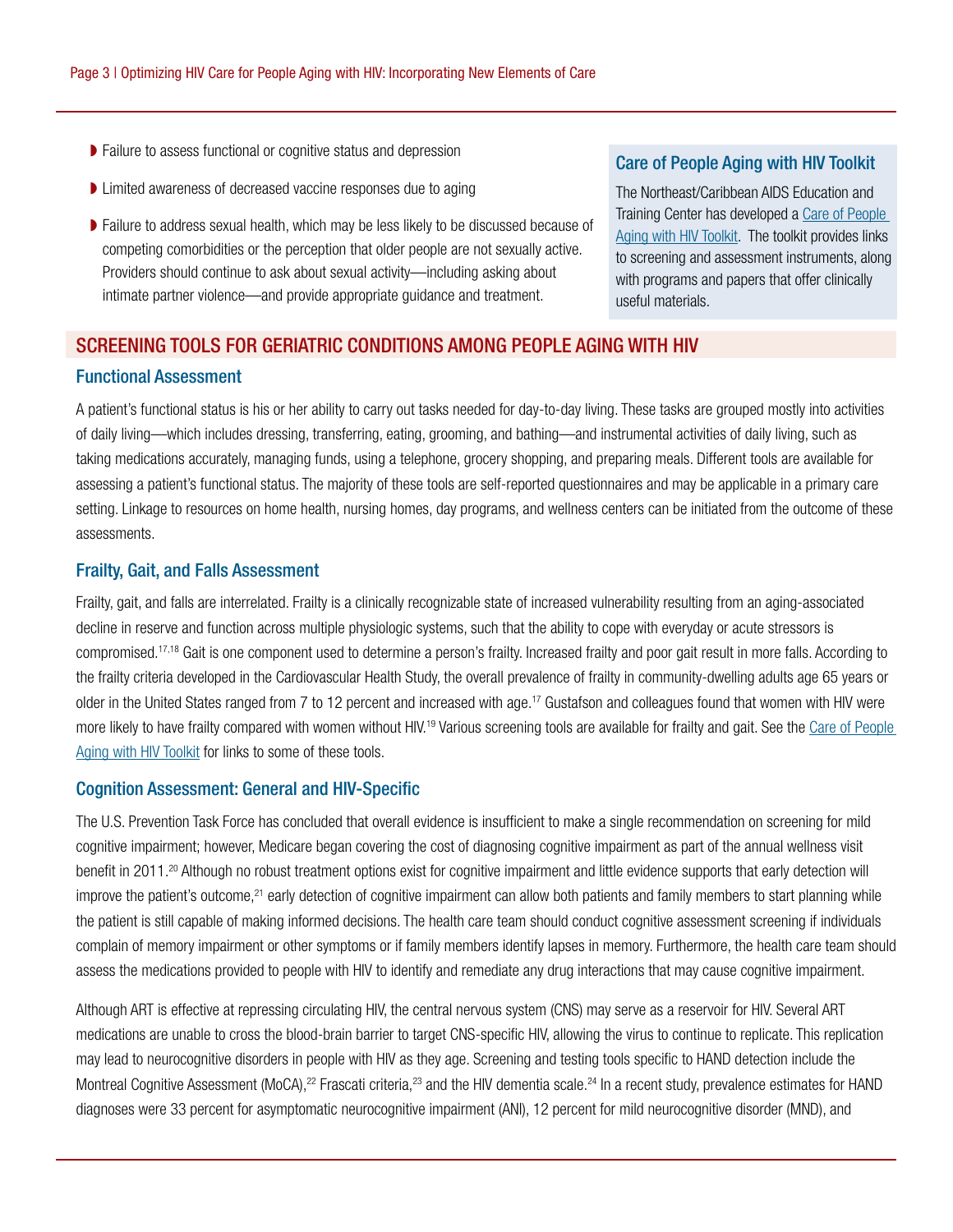2 percent for HIV-associated dementia (HAD).<sup>25</sup> Although the incidence of HAD has been decreasing in recent years, the overall prevalence of all

HAND diagnoses has remained high or has increased over the same period, despite widespread use of ART.<sup>10,11</sup>

MoCA is a 10-minute cognitive screening tool that is widely used in detecting mild cognitive impairment, especially early HAND. Detection of impairment may warrant further evaluation or referral to a geriatrician, neurologist, or neuropsychologist. It may be beneficial to interview the patient's family or persons who are close enough to identify changes in cognitive function.

#### National HIV Curriculum

The [National HIV Curriculum,](https://www.hiv.uw.edu/) funded by the Health Resources and Services Administration AIDS Education and Training Center Program, provides ongoing, up-to-date information needed to meet the core competency knowledge for health care providers in the United States. A special topic section on "HIV in Older Adults" is available that covers many of the issues raised in this short report.

Free Continuing Medical Education contact hours and Continuing Medical Education credits are offered throughout the website. Pharmacology Continuing Education for advanced practice nurses is also available for many activities.

#### Depression Assessment

The National Institute of Mental Health considers depression in older adults to be a significant public health problem.<sup>26</sup> Although widespread, depression in older adults often is undiagnosed and untreated, and the system of care for the treatment of depression lacks a unified approach. A thorough clinical evaluation is essential. Insomnia, which is very common in the older adults, is both a symptom of and a risk factor for depression. Left untreated, depression may contribute to physical, social, and cognitive impairment. Depression may delay recovery from medical treatments and may, in some cases, lead to suicide.

#### SOCIAL CHALLENGES OF PEOPLE AGING WITH HIV

- ▶ Social isolation may become more acute among people aging with HIV, particularly those who have experienced the loss of close friends to HIV throughout the past four decades or those who have limited family support.
- **Disclosure of medical information** is a relevant issue for people aging with HIV, who may wrestle with decisions about which components of their medical history they want to disclose to family or friends who may be supporting them.
- ▶ Food and housing insecurity are often areas of concern for people aging with HIV.
- **Financial management and management of health care benefits**, such as Medicare and Social Security, become more challenging as Americans age and can be especially complex for people aging with HIV because of the high cost of ART and treatment for comorbidities.
- **Traumatic life events** may affect the mental health of people aging with HIV, specifically those who have experienced trauma earlier in life, adding importance to intimate partner violence screening.

### **CONCLUSIONS**

Providing optimal care for people aging with HIV requires a specific focus but can be incorporated into existing HIV care systems. A multidisciplinary approach that balances quality of life with medical necessity, as well as addressing the unique needs of people aging with HIV, is likely to result in improved health outcomes for this population.